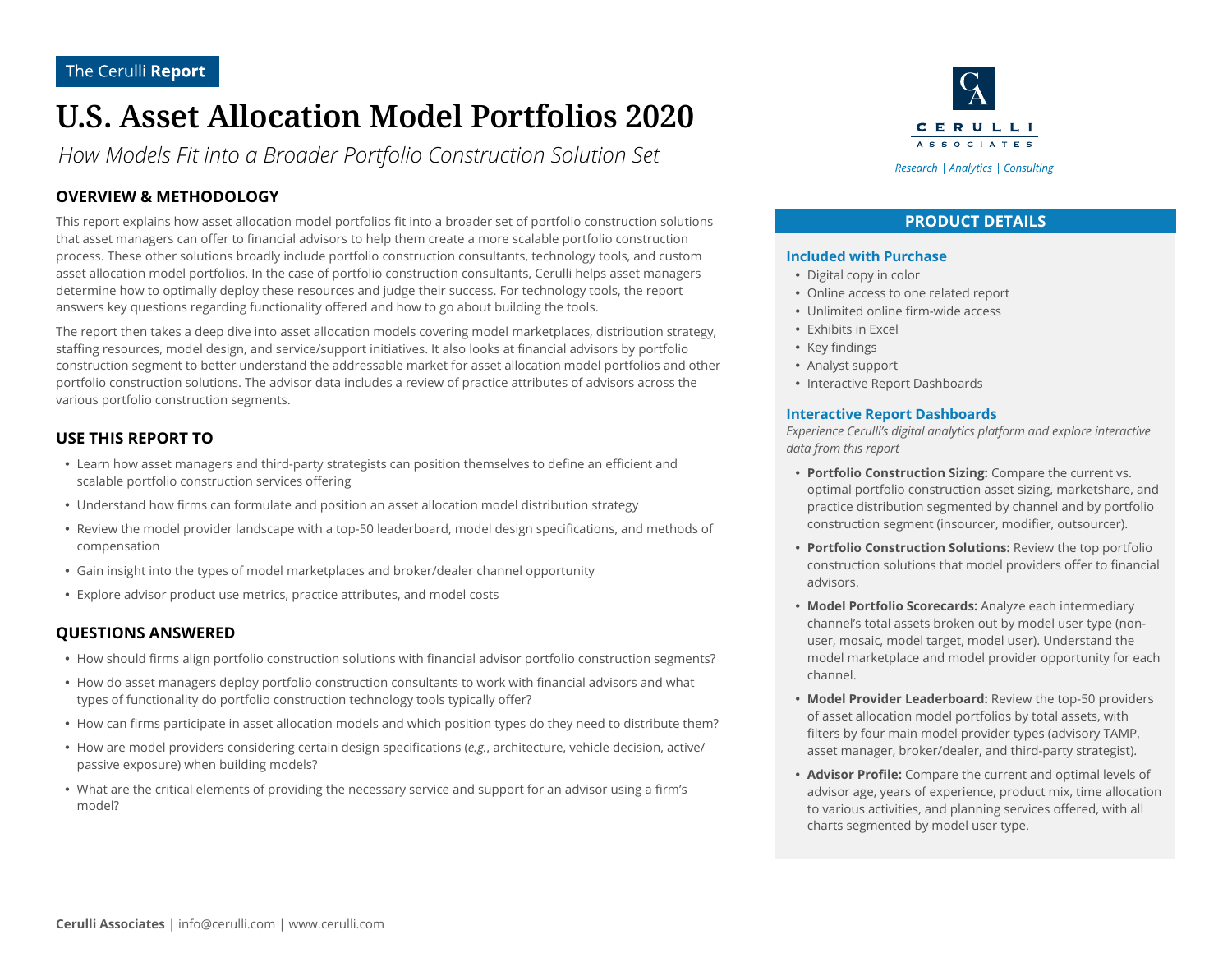## **Exhibit 5.18 Financial Advisors: Importance of Select Factors in Determining the Use of Asset Allocation Models, 2020**

**Source:** Cerulli Associates

**Analyst Note:** Respondents were asked to select the three most-important factors in determining their use of asset allocation models.



- Investment performance (47%), efficiency in managing client portfolios (38%), and control/consistency over client investments (32%) are the three most-important factors for advisors when choosing to use asset allocation models.
- One-quarter (25%) of advisors say the ability to spend more time on non-investment related services is an important factor in choosing their asset allocation models.

**Key Implication:** Performance will always be a main consideration for advisors and their clients, and strong, proven performance is table stakes for asset managers and model providers when marketing their offerings. However, Cerulli continues to believe that the most successful advisors and practices will offer clients more comprehensive financial planning and move their focus away from merely beating a benchmark. Asset managers and model providers should help advisors to make this transition by providing them with educational resources they can use with their clients (*e.g.,* seminars on advanced financial planning or retirement planning resources). Providing these resources can allow asset managers and model providers to build deeper relationships with advisors who can weather a down market or a bad year.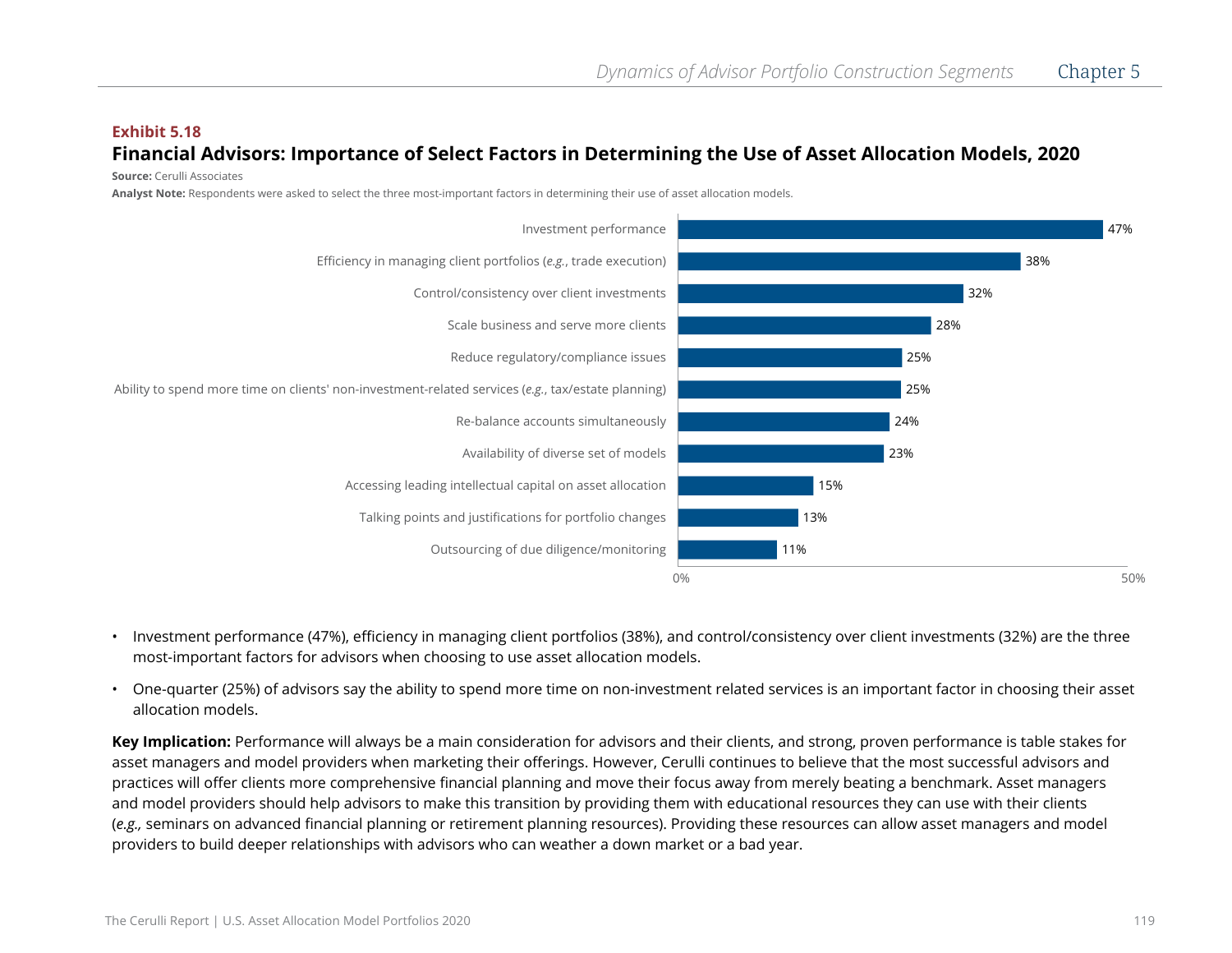# **Table of Contents:** Expanded

|   | 1. How should firms align portfolio construction solutions with financial advisor portfolio construction segments? 16<br>2. What factors are being used to determine how to efficiently deploy portfolio construction consultants/analysts?17<br>3. How are model providers thinking about asset allocation models in the context of their overall distribution strategy? 18<br>4. Which position types do asset managers commonly report contribute to asset allocation model distribution? 19<br>5. How are model providers using proprietary or nonproprietary investment products within their asset allocation models? 20 |
|---|--------------------------------------------------------------------------------------------------------------------------------------------------------------------------------------------------------------------------------------------------------------------------------------------------------------------------------------------------------------------------------------------------------------------------------------------------------------------------------------------------------------------------------------------------------------------------------------------------------------------------------|
|   |                                                                                                                                                                                                                                                                                                                                                                                                                                                                                                                                                                                                                                |
|   |                                                                                                                                                                                                                                                                                                                                                                                                                                                                                                                                                                                                                                |
|   |                                                                                                                                                                                                                                                                                                                                                                                                                                                                                                                                                                                                                                |
|   |                                                                                                                                                                                                                                                                                                                                                                                                                                                                                                                                                                                                                                |
|   | Exhibit 1.05. Financial Advisors: Firms Used to Gather Portfolio Construction Resources and the Importance of Select Types of                                                                                                                                                                                                                                                                                                                                                                                                                                                                                                  |
|   | Exhibit 1.06. Factors Used to Determine Which Financial Advisors Work with Portfolio Construction Consultants/Analysts, 2020 36<br>Exhibit 1.07. Usefulness of Select Metrics to Measure the Success of Portfolio Construction Consultant/Analyst Meetings, 2020 37<br>Exhibit 1.08. Portfolio Construction Technology Tool Functionality: Types Offered to Financial Advisors and Frequency of                                                                                                                                                                                                                                |
| O | Exhibit 1.09. Resources Used During the Portfolio Technology Tool Functionality Development Process, 2020 40<br>Exhibit 1.10. Percentage of Financial Advisors Using Asset Allocation Models by Origin of Model, 2020  42                                                                                                                                                                                                                                                                                                                                                                                                      |
|   |                                                                                                                                                                                                                                                                                                                                                                                                                                                                                                                                                                                                                                |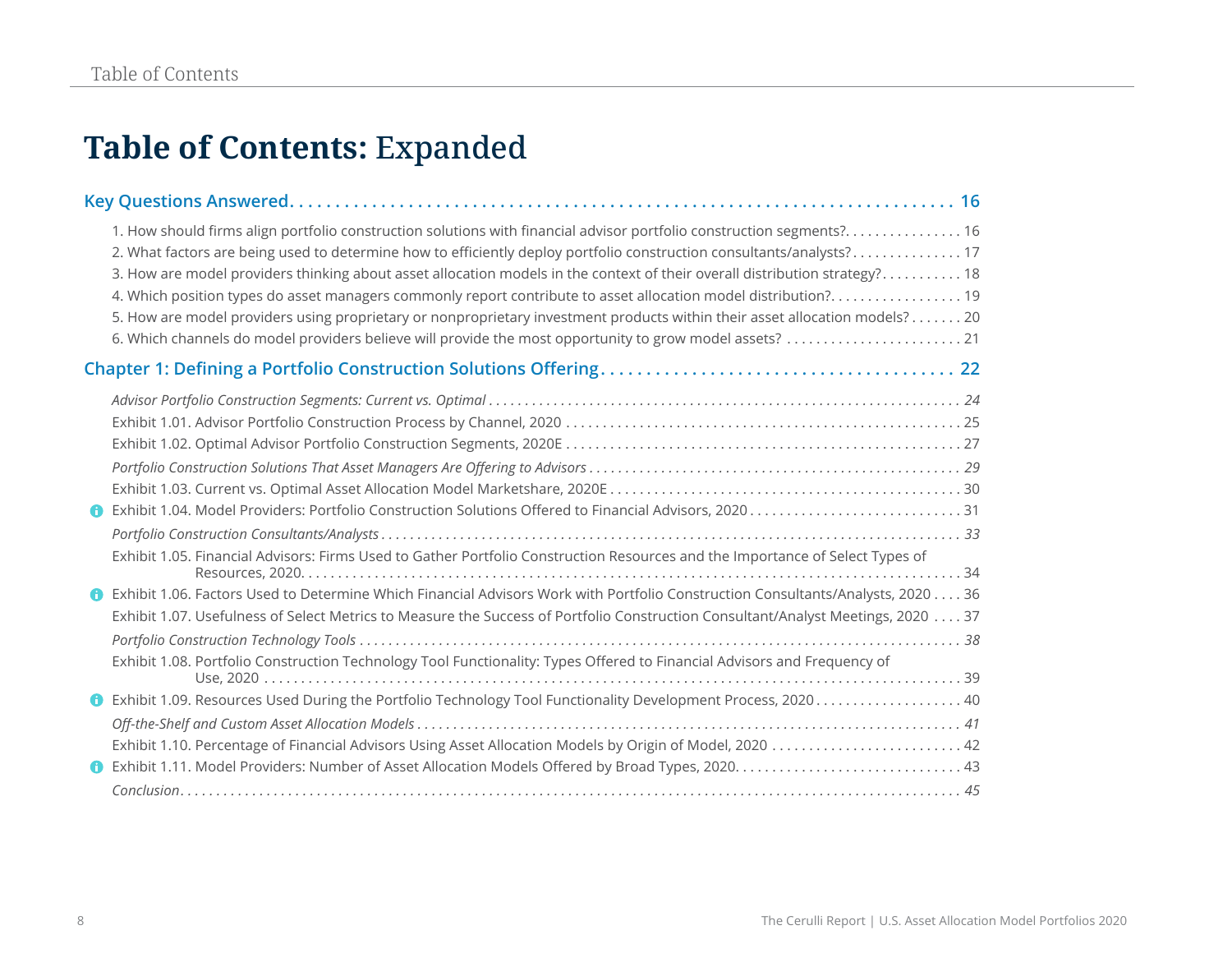| Chapter 2: Formulating an Asset Allocation Model Portfolio Distribution Strategy 46                                                                                                                                                                                 |
|---------------------------------------------------------------------------------------------------------------------------------------------------------------------------------------------------------------------------------------------------------------------|
| Exhibit 2.01. Asset Allocation Model Total Addressable Market by Current Advisor Portfolio Construction Segment, 2020E 48                                                                                                                                           |
| Exhibit 2.05. Model Providers: Most Challenging Factors to Increasing Asset Allocation Model Assets, 2020  54<br>Exhibit 2.06. Most Common Reasons Advisor Practices Are Not Using Asset Allocation Models, 202055                                                  |
| Exhibit 2.08. Model Providers: The Degree to Which Select Position Types Contribute to Asset Allocation Model Distribution, 2020. . 59<br>Exhibit 2.10. Model Providers: Methods Used to Prepare Generalist Sales Resources to Discuss Asset Allocation Models with |
|                                                                                                                                                                                                                                                                     |
|                                                                                                                                                                                                                                                                     |
| <b>O</b> Exhibit 3.02. Top-25 Asset Manager and Third-Party Strategist Providers of Asset Allocation Model Portfolios, 4Q 2019 69<br>Exhibit 3.08. Model Providers: Resources Used to Perform Due Diligence/Manager Research for Investment Products That Are       |
| Exhibit 3.09. Model Providers: Reliance on Select Types of Firms When Performing Due Diligence/Manager Research for                                                                                                                                                 |
| Exhibit 3.10. Model Providers: Importance of Select Attributes When Evaluating Active Funds for Use in Models, 2020. 77                                                                                                                                             |
| Exhibit 3.11. Model Providers: Importance of Select Attributes When Evaluating Passive Funds for Use in Models, 2020 78                                                                                                                                             |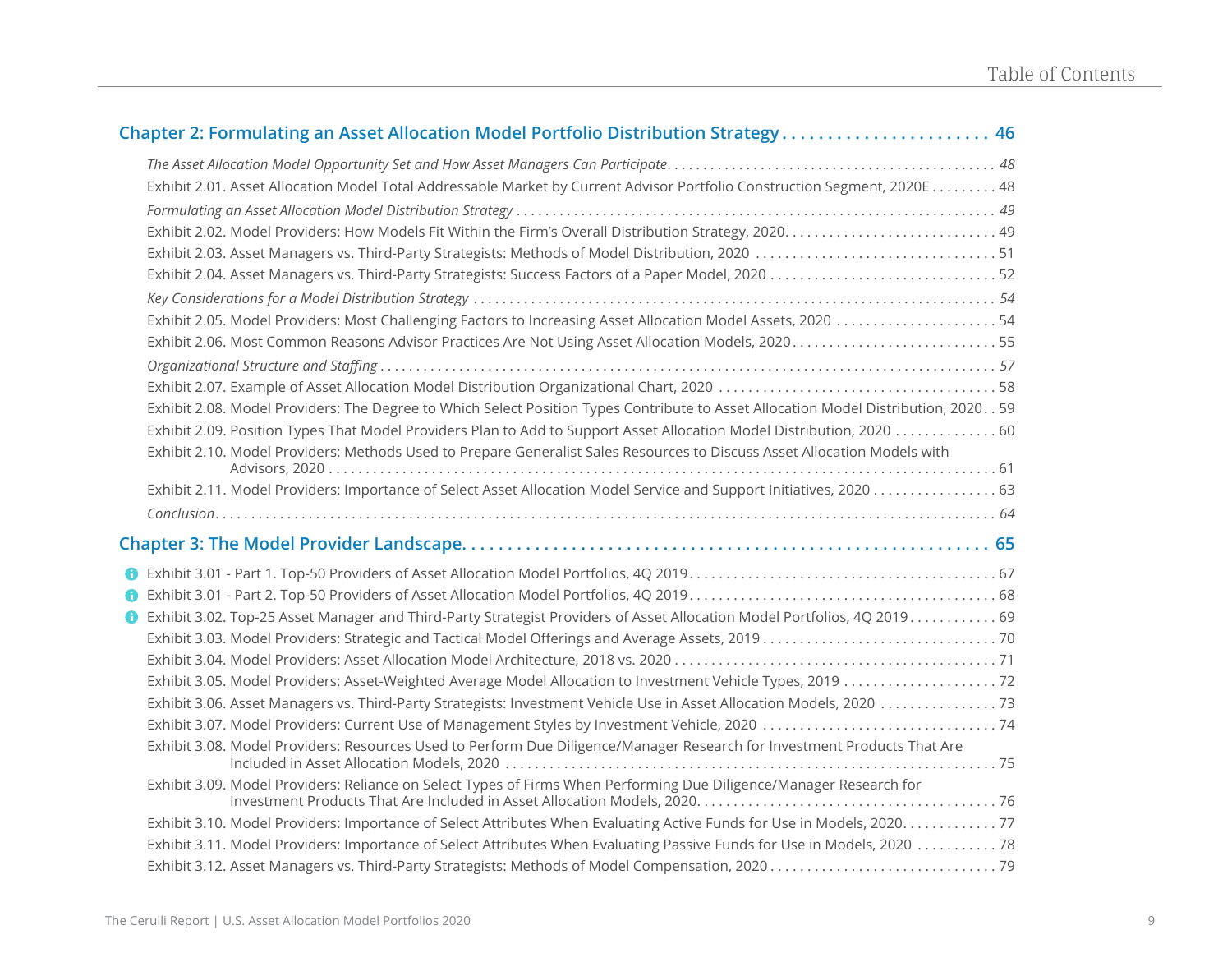|   | Exhibit 3.13. Model Providers: Compensation Via Revenue Sharing from a Model Marketplace/Platform, 2020  80                    |  |  |  |  |
|---|--------------------------------------------------------------------------------------------------------------------------------|--|--|--|--|
|   |                                                                                                                                |  |  |  |  |
|   |                                                                                                                                |  |  |  |  |
|   |                                                                                                                                |  |  |  |  |
|   | Exhibit 4.02. Model Providers: Asset-Weighted Average Breakdown of Marketplaces Where Models Are Being Implemented, 2020. . 86 |  |  |  |  |
|   |                                                                                                                                |  |  |  |  |
|   |                                                                                                                                |  |  |  |  |
|   |                                                                                                                                |  |  |  |  |
|   |                                                                                                                                |  |  |  |  |
|   |                                                                                                                                |  |  |  |  |
|   |                                                                                                                                |  |  |  |  |
| A |                                                                                                                                |  |  |  |  |
|   |                                                                                                                                |  |  |  |  |
|   |                                                                                                                                |  |  |  |  |
|   |                                                                                                                                |  |  |  |  |
|   |                                                                                                                                |  |  |  |  |
|   |                                                                                                                                |  |  |  |  |
|   |                                                                                                                                |  |  |  |  |
|   |                                                                                                                                |  |  |  |  |
|   |                                                                                                                                |  |  |  |  |
|   |                                                                                                                                |  |  |  |  |
|   |                                                                                                                                |  |  |  |  |
|   |                                                                                                                                |  |  |  |  |
|   |                                                                                                                                |  |  |  |  |
|   |                                                                                                                                |  |  |  |  |
|   |                                                                                                                                |  |  |  |  |
|   |                                                                                                                                |  |  |  |  |
|   |                                                                                                                                |  |  |  |  |
|   |                                                                                                                                |  |  |  |  |
|   |                                                                                                                                |  |  |  |  |
|   |                                                                                                                                |  |  |  |  |
|   |                                                                                                                                |  |  |  |  |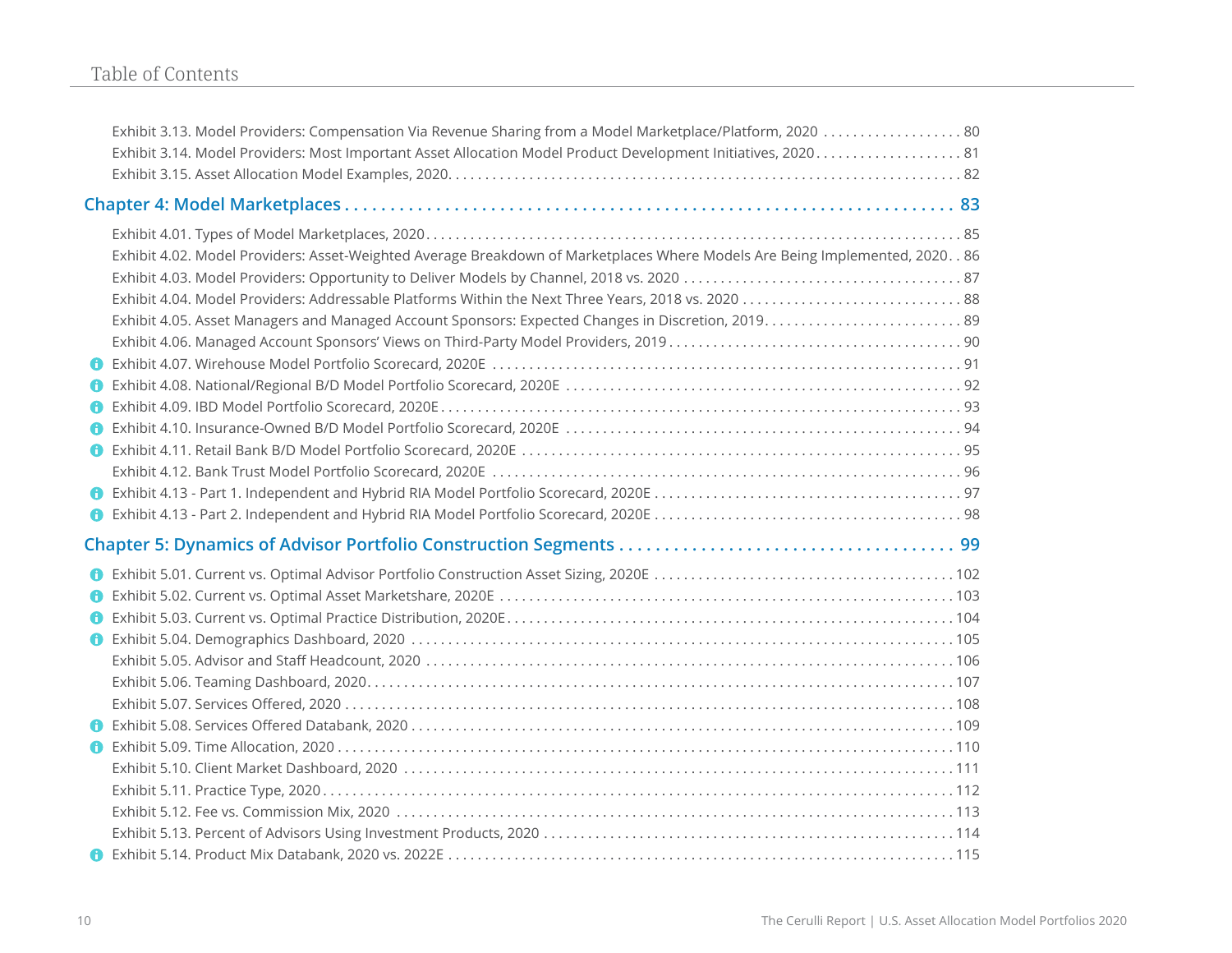| Exhibit 5.16. Financial Advisors: Most Valuable Thought Leadership and Value-Add Resources From Asset Managers, 2020 117   |  |  |
|----------------------------------------------------------------------------------------------------------------------------|--|--|
|                                                                                                                            |  |  |
| Exhibit 5.18. Financial Advisors: Importance of Select Factors in Determining the Use of Asset Allocation Models, 2020 119 |  |  |
| Exhibit 5.19. Financial Advisors: Percentage of Clients' Assets Currently Allocated to Models Databank, 2020 120           |  |  |
|                                                                                                                            |  |  |
|                                                                                                                            |  |  |
|                                                                                                                            |  |  |
|                                                                                                                            |  |  |
| $\bullet$                                                                                                                  |  |  |
|                                                                                                                            |  |  |
| Appendix 5. Advisor-Reported Sentiments Regarding Select Statements About Active and Passive by Portfolio Construction     |  |  |
|                                                                                                                            |  |  |
|                                                                                                                            |  |  |